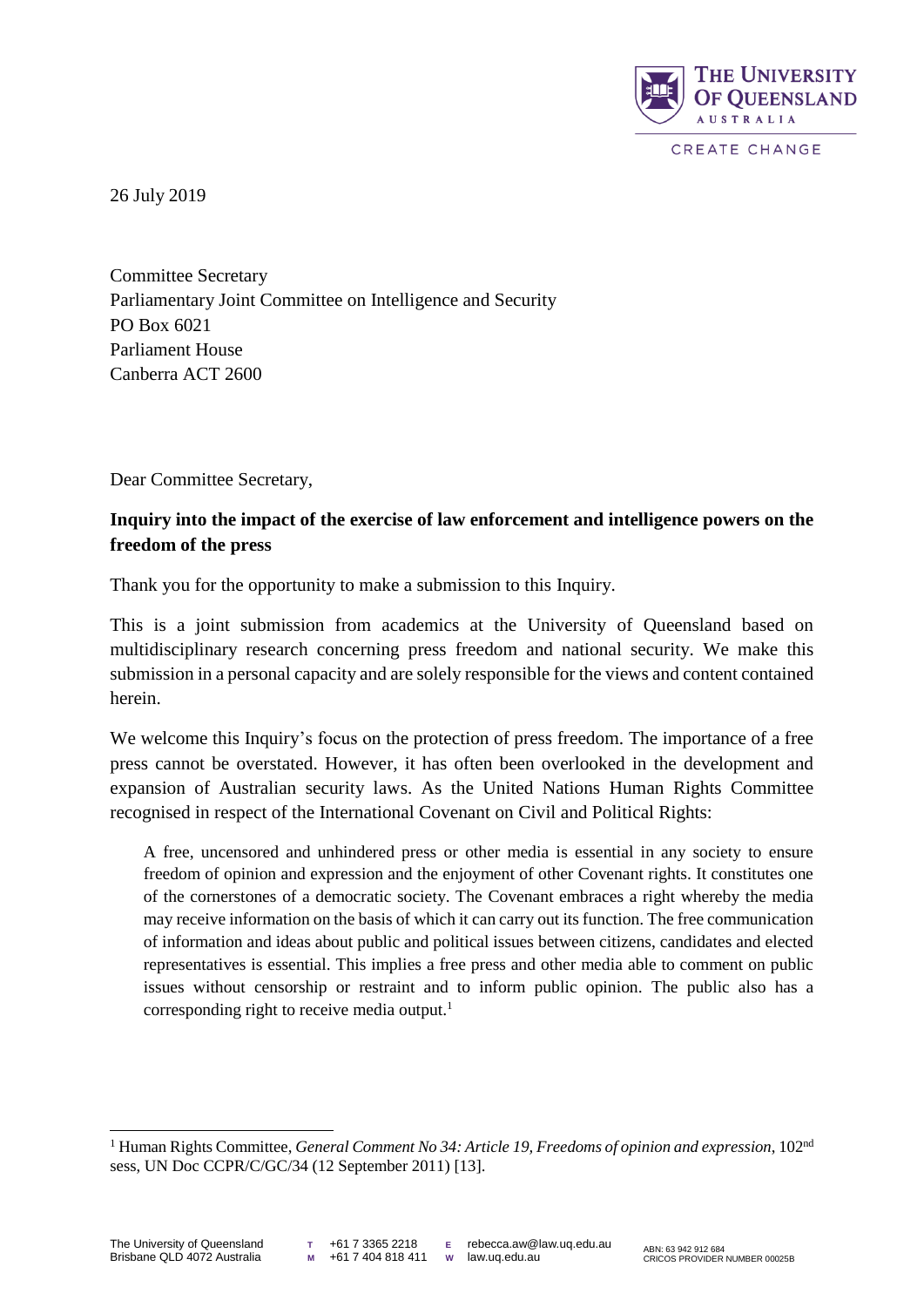

Press freedom thus extends not only to the protection of journalists and media organisations in the conduct of their work, but to the protection of confidential sources and the public's right to know.

We recognise that law enforcement and intelligence agencies require significant powers to undertake overt and covert investigations and thereby protect our safety and security. The fundamental concern underlying this Inquiry is the maintenance of the compelling community interests in press freedom and security. It is both necessary and possible to protect these vital public concerns. However, our existing legal frameworks significantly and unnecessarily undercut press freedom in the name of security.

Our submission has 2 parts.

Part 1 draws upon interviews conducted with newsroom professionals, demonstrating that press freedom is being eroded and 'chilled' by security laws. Police and intelligence powers contribute to that dynamic.

Part 2 proposes specific amendments to better protect press freedom in the context of law enforcement and intelligence powers. Specifically, we **recommend** the introduction of a consistent, contested issuing process for warrants that:

- Aim to identify a journalist's confidential source, or
- Relate to the investigation of conduct undertaken in the course of the practice of journalism, or
- Pertain to journalistic material.

Many law enforcement and intelligence powers impact on rights and liberties. For instance, warrantless access to retained metadata impacts on the freedom and privacy of all Australians, including journalists. Likewise, expansive and complex definitions of security and national security give some warrant powers uncertain scope and risk overreach.<sup>2</sup> These important issues

l <sup>2</sup> For example, the definition of 'activities prejudicial to national security' is central to the grounds of issue for a number of surveillance and interception warrants, including under: *Australian Security Intelligence Organisation Act 1979* (Cth) s 26(3)(a)(i); *Telecommunications (Interception and Access) Act 1979* (Cth) ss  $9(1)(a)(i)$ ,  $9A(1)$ . 'Activities prejudicial to national security' is defined by reference to 'security'. 'Security' is defined by reference to 'politically motivated violence' and the 'promotion of communal violence', as well as acts of sabotage and espionage. The offence of espionage, for instance, concerns dealing with national security or security classified information: *Criminal Code* s 91.1(1). 'National security' is defined broadly to include the 'carrying out of the country's responsibilities to any other country' and the country's 'political, military or economic relations with another country': *Criminal Code* s 90.4(1)(d) and (e).

For academic attention and critique, see eg: Keiran Hardy and George Williams, 'Terrorist, traitor, or whistleblower? Offences and protections in Australia for disclosing national security information' (2014) 37(2) *University of New South Wales Law Journal* 784, 787-788; David Brooks, Jeffery Corkill, and Michael Coole, 'The Australian Security Continuum: National and Corporate Security Gaps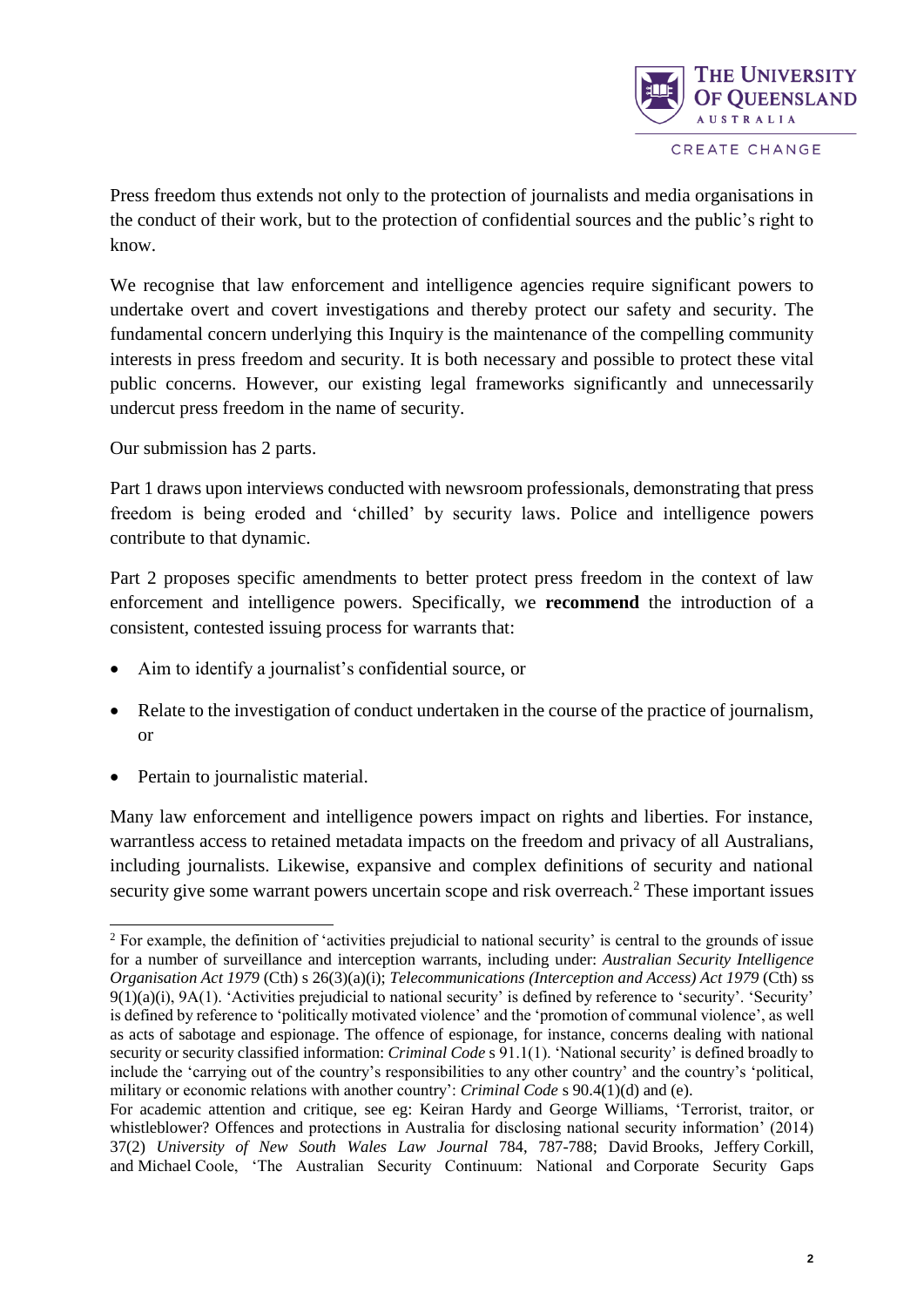

deserve attention. However, in the context of the present Inquiry and its limited timeframes we have focussed our submission on what the experiences of journalists reveal about the impact of security laws on press freedom, and the improvement of warrant issuing processes to better protect journalists and their sources.

If you have any questions about this submission please do not hesitate to contact Dr Rebecca Ananian-Welsh by email at rebecca.aw@law.uq.edu.au or on +61 404 818 411.

## **1. Journalists' experiences and the impact of security powers**

The story of journalism in the last decade is a story of change. Change in the industry has been driven by shifting business models in conjunction with new technologies. This has resulted in journalists having to do more with less and weakened the capacity of the media industry to fulfil its role as the fourth estate.

Whilst law enforcement and intelligence powers play an important role in the experiences of journalists and the impact of security laws on press freedom, it must be recognised that these powers are one facet of a much broader picture.

Within this context, rapidly expanding security frameworks have undermined the free and effective practice of journalism in four related ways. First, it is increasingly difficult for journalists to ensure source confidentiality. Second, journalism is more readily captured by broadly framed security offences so that journalists face a real risk of being targeted in criminal investigations. Third, the expansion of complex security legislation has resource implications across the media industry, particularly in staff training and legal budgets. Finally, these factors combine to have a general chilling effect on public interest journalism in Australia. Sources are increasingly reluctant to come forward and journalists are self-censoring, including by killing important public interest stories.

The scope of law enforcement and intelligence powers is determined by the scope of security law generally. The introduction of expanded secrecy and espionage offences and of data access, decryption and surveillance powers, for example, in addition to the scope of whistleblower protections all directly impact on the capabilities of police and intelligence agencies. Thus,

l from a Surveillance Language Perspective' in Randy K. Lippert, Kevin Walby, Ian Warren and Darren Palmer (eds), *National Security, Surveillance and Terror: Canada and Australia in Comparative Perspective* (Springer International Publishing, 2016), 133-134; Kevin Walby, Randy K. Lippert, Ian Warren and Darren Palmer, 'Interrogating National Security, Surveillance, and Terror in Canada and Australia' in Randy K. Lippert, Kevin Walby, Ian Warren and Darren Palmer (eds), *National Security, Surveillance and Terror: Canada and Australia in Comparative Perspective* (Springer International Publishing, 2016), 7; Rebecca Ananian-Welsh and Nicola McGarrity-White, 'National Security: A Hegemonic Constitutional Value' in 'Australian Constitutional Values' (Rosalind Dixon ed), (2018, Hart-Bloomsbury) 267, 267-271.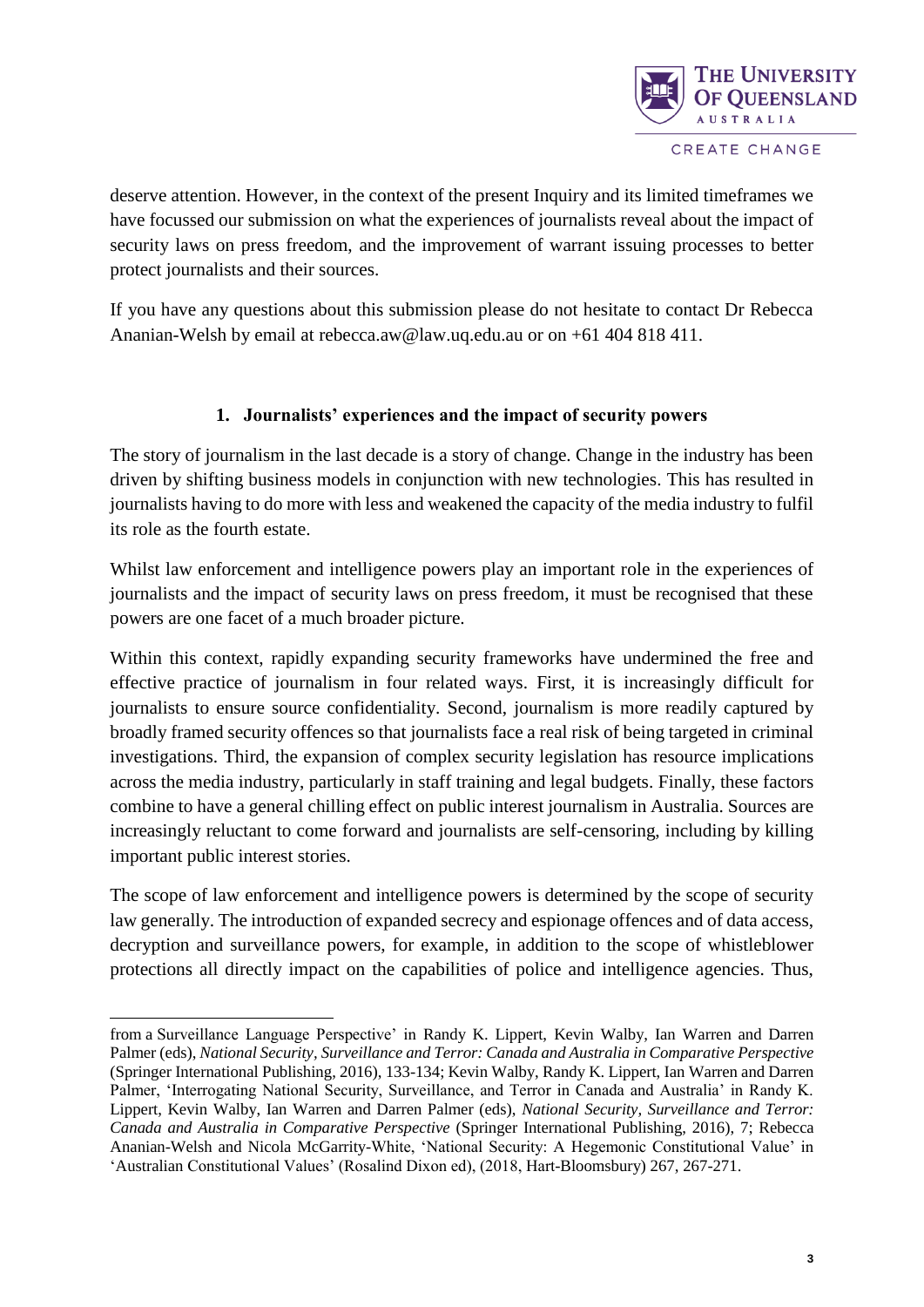

whilst law enforcement and intelligence powers play an important role in the experiences of journalists and the impact of security laws on press freedom, it must be recognised that these powers are one facet of a much broader picture.

### **1.1. Source Vulnerability**

Source confidentiality is one of journalists' most central ethical considerations. It has also been widely recognised by the courts as a core element of the right to freedom of expression and essential to the media's watchdog role.

The key element to emerge in our research on the impacts of security laws on press freedom has been source protection and vulnerability. Concerns arising from the scope and uncertainty of security law frameworks often result in sources, and therefore stories, being silenced. Christopher Knaus, a journalist at The Guardian Australia, said killing off significant parts of stories out of fear of source identification is now commonplace. Highlighting the particular impact of uncertainty around metadata retention laws, Knaus said:

Metadata laws break up all of the avenues you have to communicate with sources and puts them in jeopardy. Sources don't have a detailed complex knowledge about how metadata laws work and how journalist information warrants might work and some of the protections or lack of protections or whatever. They're not fully across it but they have this general sense that their communications with journalists are subject to warrantless monitoring. It just puts everything into this state of uncertainty and jeopardy in which you have to be so careful around every little communication you have with a source. They know that. It puts them off. As soon as there's some sort of hiccup in terms of your communication going through an unencrypted channel, they freak out, get cold feet, get nervous, and routinely pull out of stories.

Recognising journalists' ethical obligation to protect sources, Knaus said the onus is on journalists to ensure source confidentiality but that fulfilling this obligation is made more difficult by data-retention laws. This brings a layer of complexity to doing the kinds of journalism that until recently have been considered pedestrian, and calls for a high level of technological competency on the part of both journalists and their sources. Knaus said:

There is definitely a trend that people who come forward seem to be only doing so if they are aware of the ways to safely communicate. The onus is on the journalist to understand their source's level of savviness with encrypted communications. If you don't understand the laws and the tech, you're putting your source in danger because sources often have no understanding of the laws. You need to understand the laws to be able to protect your sources. That is one thing that has happened as a result of all the legislation that's coming through. I have to ask everyone who comes forward, 'Can you download this? Can you download Signal? Can you put everything in an encrypted email? Can you use secure drop to transfer files instead of just sending them to me?' You have to actively go through those procedures.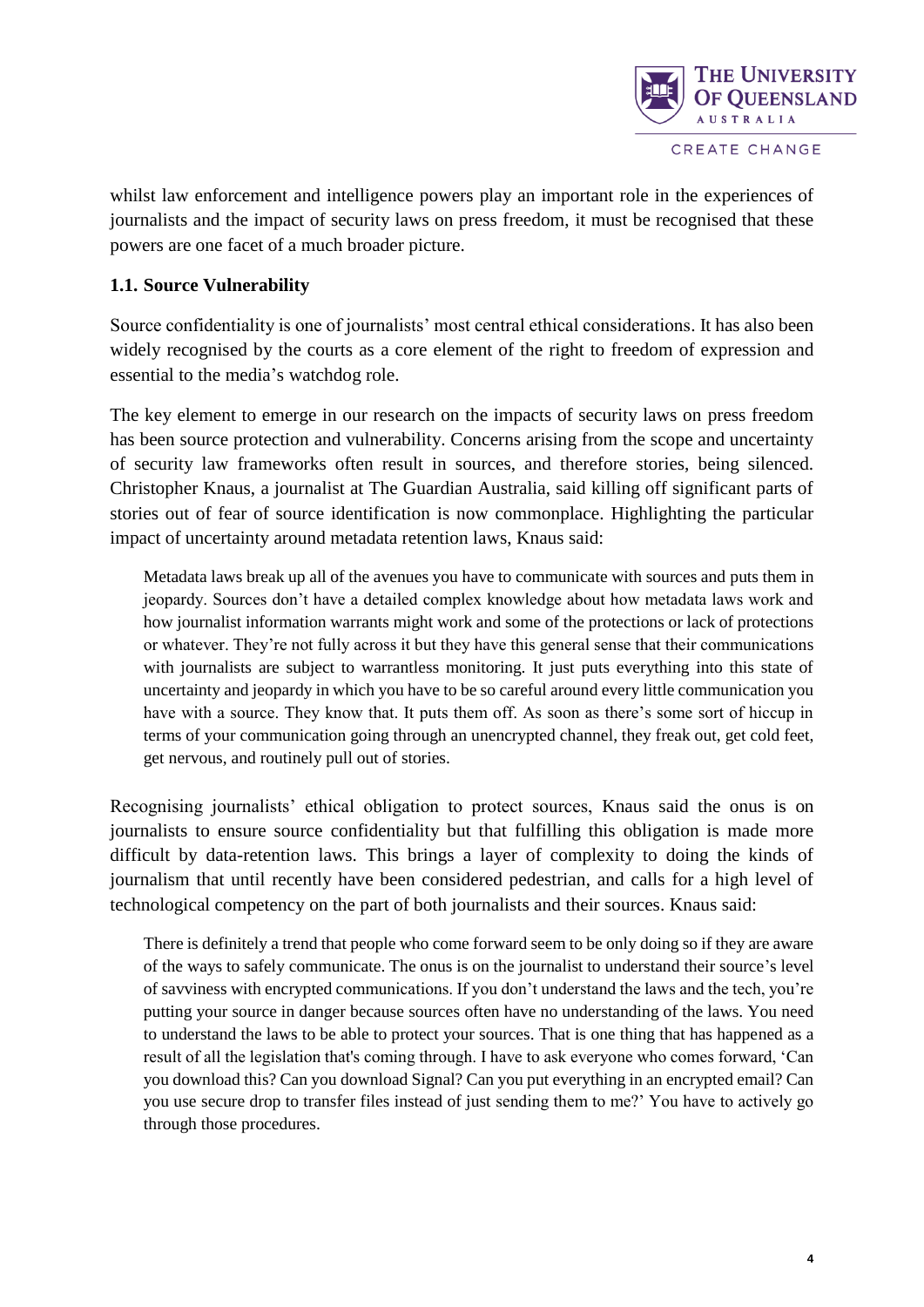

Telling someone something like that heightens the danger or risk associated with what they are doing, which, of course, you have a duty to tell them as a journalist. It makes it much more real for sources, and it can be very discouraging.

Our research has revealed the extensive use of encryption technologies in protecting sources. It follows that the introduction of the complex industry assistance scheme and decryption laws in 2018 added further layers of uncertainty, complexity and risk to the journalist-source relationship.

Jo Puccini, Editor of ABC Investigations, reinforced Christopher Knaus's point. She said:

Part of our obligation is to educate our sources on how to communicate with us. A lot of people don't understand this stuff. People will say, 'I'll email you a document', and you have to say, 'Don't do that. Stop. What's the document? How many people have this document? Is it just you? Is it five people? Where is it sitting right now? Is it on a computer?', 'Oh, I can print it off and send it to you', 'You know that will be recorded. Let's talk about another way of doing that. Why don't you turn off your cloud service on your phone and take pictures of it, and then let's think about how you then get it to us'. And, so, that's part of the training as well because it's our responsibility to protect them. Our responsibility is also to educate them.

By undermining journalists' capacity to ensure source confidentiality the current security landscape is recalibrating and hampering interactions between journalists and their sources. In particular, the vast, complex, covert and intimidating data access and surveillance powers available to law enforcement and intelligence agencies deter sources from coming forward and place considerable pressure on journalists attempting to protect their sources. For those sources who do approach a journalist, their communications are fraught with risk to the point that the journalist may be the one to kill the story or refuse a source whose identity may be discoverable through, for example, metadata access.

It is worth noting that this is true even of stories that might not directly relate to security issues. The confusion over what can and can't be legally investigated makes all such journalism vulnerable.

### **1.2. Criminalising Journalism**

l

Australia's rapidly expanding security law frameworks have the capacity to capture journalists and their sources in variety of ways. For instance, 2018 legislation introduced a suite of new espionage and secrecy offences that criminalise a wide array of conduct relating to the handling and communication of government information.<sup>3</sup> In the intelligence sphere, the *Australian Security Intelligence Organisation Act 1979* (Cth) criminalises the communication of

<sup>3</sup> See amendments to the *Criminal Code Act 1995* (Cth) introduced by the *National Security Legislation Amendment (Espionage and Foreign Interference) Act 2018* (Cth).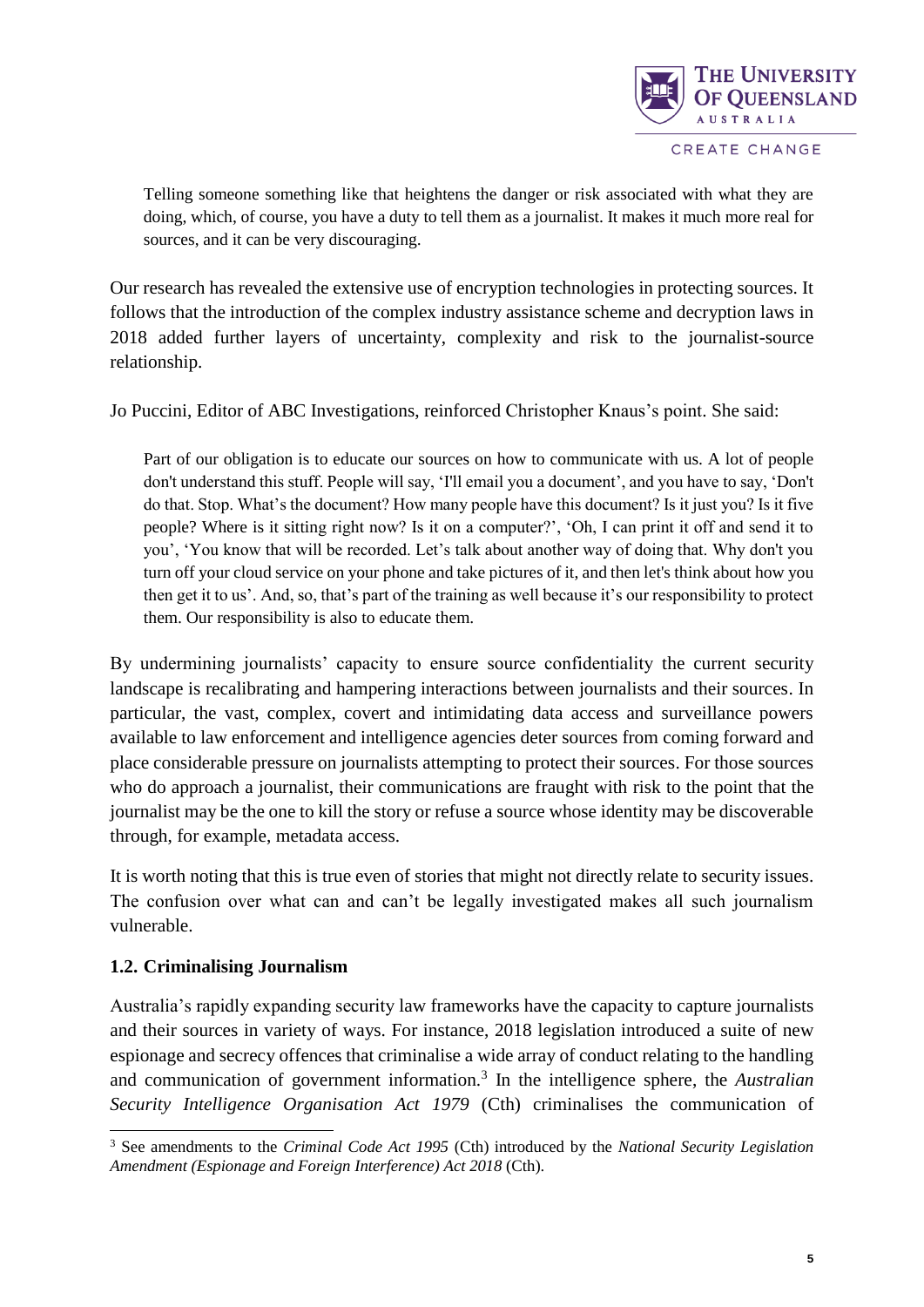

intelligence information,<sup>4</sup> unauthorised dealing with records,<sup>5</sup> unauthorised recording of information,<sup>6</sup> publication of the identity of ASIO employees or affiliates<sup>7</sup> and the unauthorised disclosure of 'special intelligence operations' by ASIO.<sup>8</sup>

Our work has revealed that journalists are keenly aware of the broad scope of these laws and are concerned about the criminalisation of their work. As Mark Maley, Manager of Editorial Policy for the ABC, explained, the 2018 espionage and secrecy laws have sparked particular anxiety by creating "a situation where activities which were never criminalised in the past have now become criminal activities and they are activities which journalists and publishers have routinely done". These laws have had a significant impact on journalists despite the inclusion of journalism-based defences. Maley said:

The classic example of that is the espionage law. It was clearly designed to prevent the public service and people in the defence and security forces from leaking information. It was clearly targeted at them rather than at the media, but the media has been captured in it … activity which was once normal journalism and perfectly legal in any circumstances - research, receiving documents, talking to sources - the research end of journalism, if you like, can now become a criminal act. That sort of activity is now potentially criminalised. There's a journalism defence in it, as there is in the legislation which was passed this year in the Abhorrent Materials Bill.

In relation to the Espionage Bill, we are potentially facing criminal charges over researching the story and broadcasting material - visual, electronic material, videos, audio - which was routine in the past. In the past, there has been freedom around those sorts of activities. It has now been criminalised. Although it's yet to happen in relation to either of those bills, the potential clearly exists for a government to criminalise journalism because a media organisation has gone too far or the government is vindictive or excessively authoritarian and secretive. I'm not saying that's the government that we have, I don't think it is. I don't think that's the intention of this government. But, nonetheless, the powers in the Espionage Bill and in the Abhorrent Materials Bill have the potential for journalists to be charged with criminal offences which we would then have to go to court to defend.

The movement of everyday journalism into the criminal realm has had a huge impact. It ups the ante enormously.

Maley said the risk of falling foul of the laws and facing criminal prosecution is sufficient to deter journalists from their work:

<sup>4</sup> *Australian Security Intelligence Organisation Act 1979* (Cth) s 18(2).

 $<sup>5</sup>$  Ibid s 18A(1).</sup>

 $6$  Ibid s  $18B(1)$ .

 $7$  Ibid s 92(1).

<sup>&</sup>lt;sup>8</sup> Ibid s 35P. For critique see: Keiran Hardy and George Williams, 'Special Intelligence Operations and Freedom of the Press' (2016) 41 *Alternative Law Journal* 160.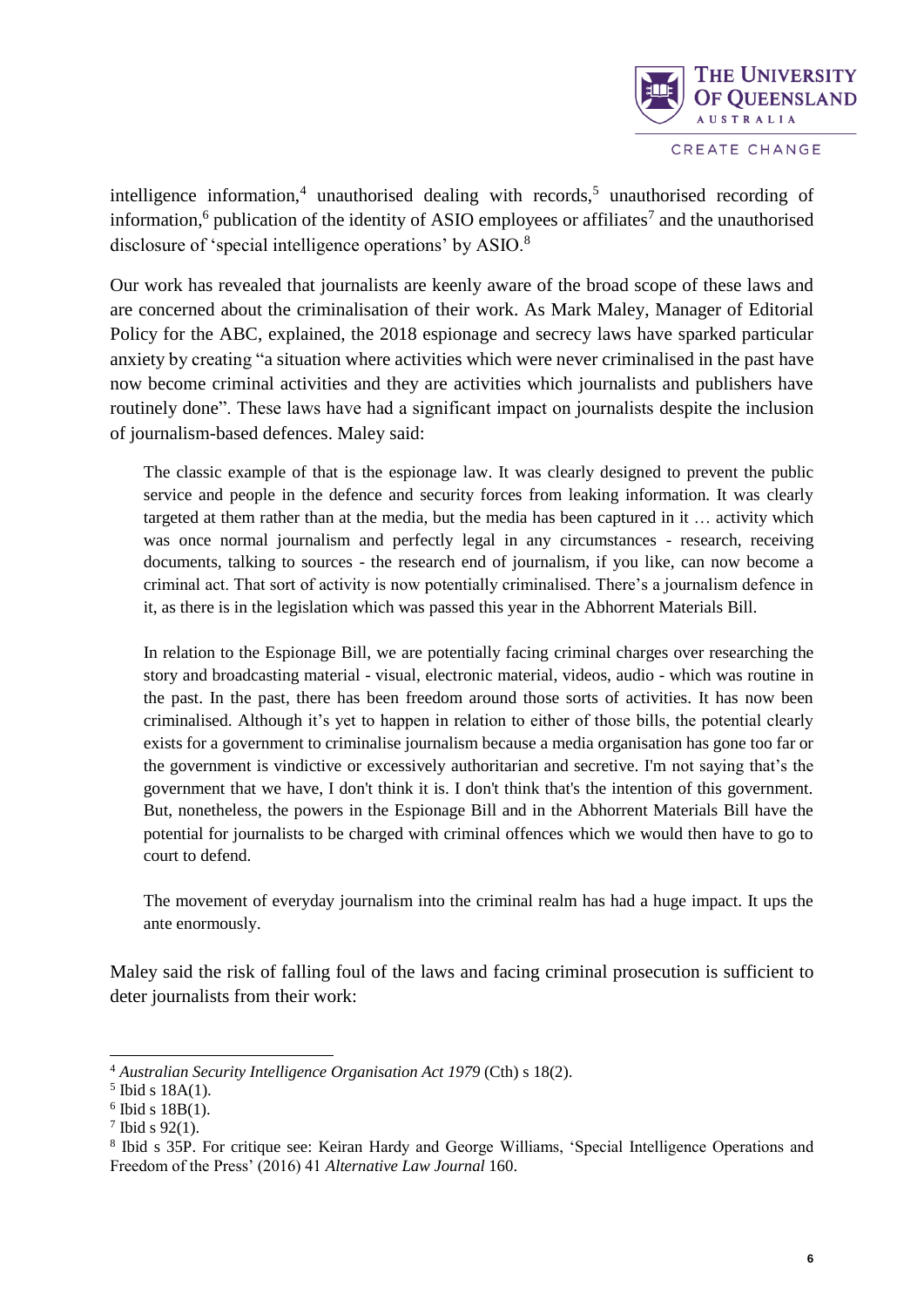

CREATE CHANGE

Even if you think you've got a good defence, you might have to put somebody through a criminal trial. There have been instances within the last couple of years, where journalists have been the target of criminal investigations and been interviewed by the police. There has been the prospect of serious criminal charges, and it freaks people out. I mean, being interviewed by the Federal Police because you're being investigated for a serious criminal offence which occurred in the normal act of journalism is unsettling to say the least.

### **1.3. Resource Implications**

In the present climate of heightened risk to journalists and their sources, more newsroom resources are being diverted to legal advice and staff training to attempt to ensure that journalists meet their legal and ethical obligations.

Maley and Puccini, as well as ABC National News Director, Gaven Morris, and Editor of The Guardian, Lenore Taylor, all highlighted the extra burden placed on their legal budgets by new and expanding security laws. In-house counsel are being stretched to breaking point while the fees associated with gaining external legal advice have placed a further burden on already stretched budgets.

Within media organisations the focus has turned to training journalists to adopt practices that avoid the risk of legal action and the likelihood of seeking potentially expensive legal advice. As Puccini said, "We're trying to really teach journalists a bit more hygiene before it gets to the lawyers."

We are giving our journalists some really practical tips on how to communicate with sources, particularly at really crucial times. First contact is a really important one. How to then receive documents safely. How to publish them. We're reminding our people now that not only can your phone be accessed, all correspondence you can imagine can be accessed, too. Yes, meet someone face to face, but our cities are increasingly full of CCTV cameras. You'll find you can be pinged going to a meeting and tracked with the two phones meeting at the same place.

It's a very practical course. Our legal team is also taking them through the different scenarios where you might be called upon to give up a source.

Taylor made the same point, although she has been able draw on training resources at The Guardian in London to equip her staff for the rigors of doing journalism in Australia. Taylor said that without that broader institutional support the cost of training staff to keep up with the changes in Australian security law would be difficult to absorb.

These comments suggest that the impact of security frameworks on press freedom are likely to be more acutely felt by small and regional media organisations as well as emerging and nontraditional journalists and outlets.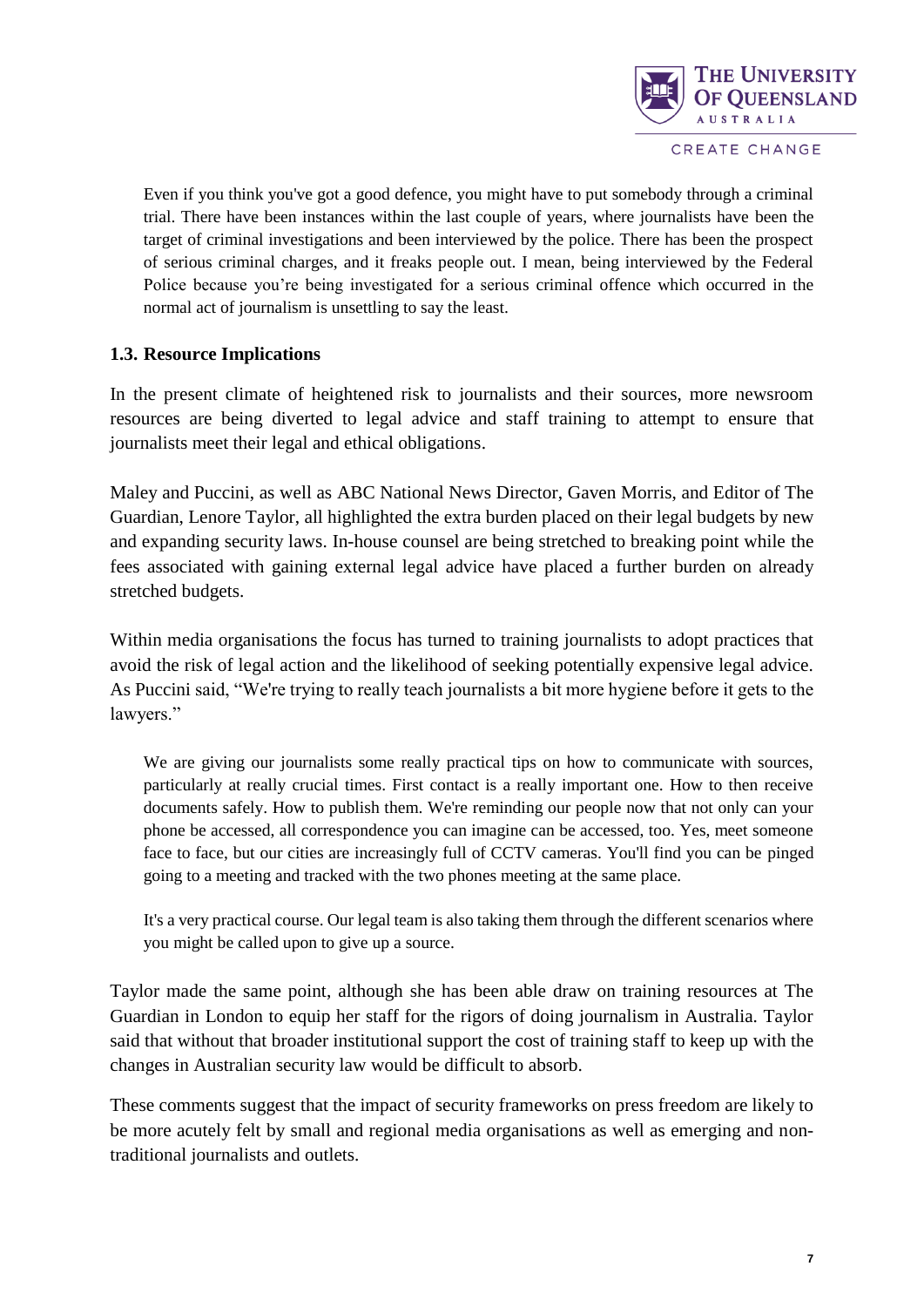

Recognising the important relationship between press freedom and media diversity in Australia, Morris said:

I think the other thing to bear in mind is the health of the diversity of media in Australia is probably also further along a point of crises than many other Western democracies. If you've got a smaller, less robust, less diverse ecosystem of media companies all competing in a single space. If you've then got a more restrictive, more obstructive legal framework around that, those two things together are concerning.

### **1.4. A Chilling Effect**

Recent changes to Australian security law have sent shivers through the media industry. The experiences of journalists reveal that the ultimate impact of security frameworks is a chilling effect on journalism, particularly public interest journalism. Maley said:

It's a real problem, and I don't think there's any doubt that there's been stories which could have been told or should have been told which haven't been told because of a combination of the ASIO Act, the Espionage Bill and metadata laws. That's the chilling effect in practice. The chilling effect is a real thing. There are real stories that don't get told because the risks are just too high, particularly for the sources, and because we take our responsibility to protect our sources very seriously, it effectively kills stories and they are stories within the public interest … we're not talking about trivial stories, we're talking about the important stories.

Morris said this chilling effect is heightened by the insecurity journalists experience associated with the ever-changing national security landscape. This, combined with the rate of change and the complexity of the legal frameworks, leaves journalists who report in the public interest overexposed. He said:

You take the old laws being applied in news ways and then you take the new laws being applied in ways we don't fully understand yet, you put all of those things together and you've got a perfect storm.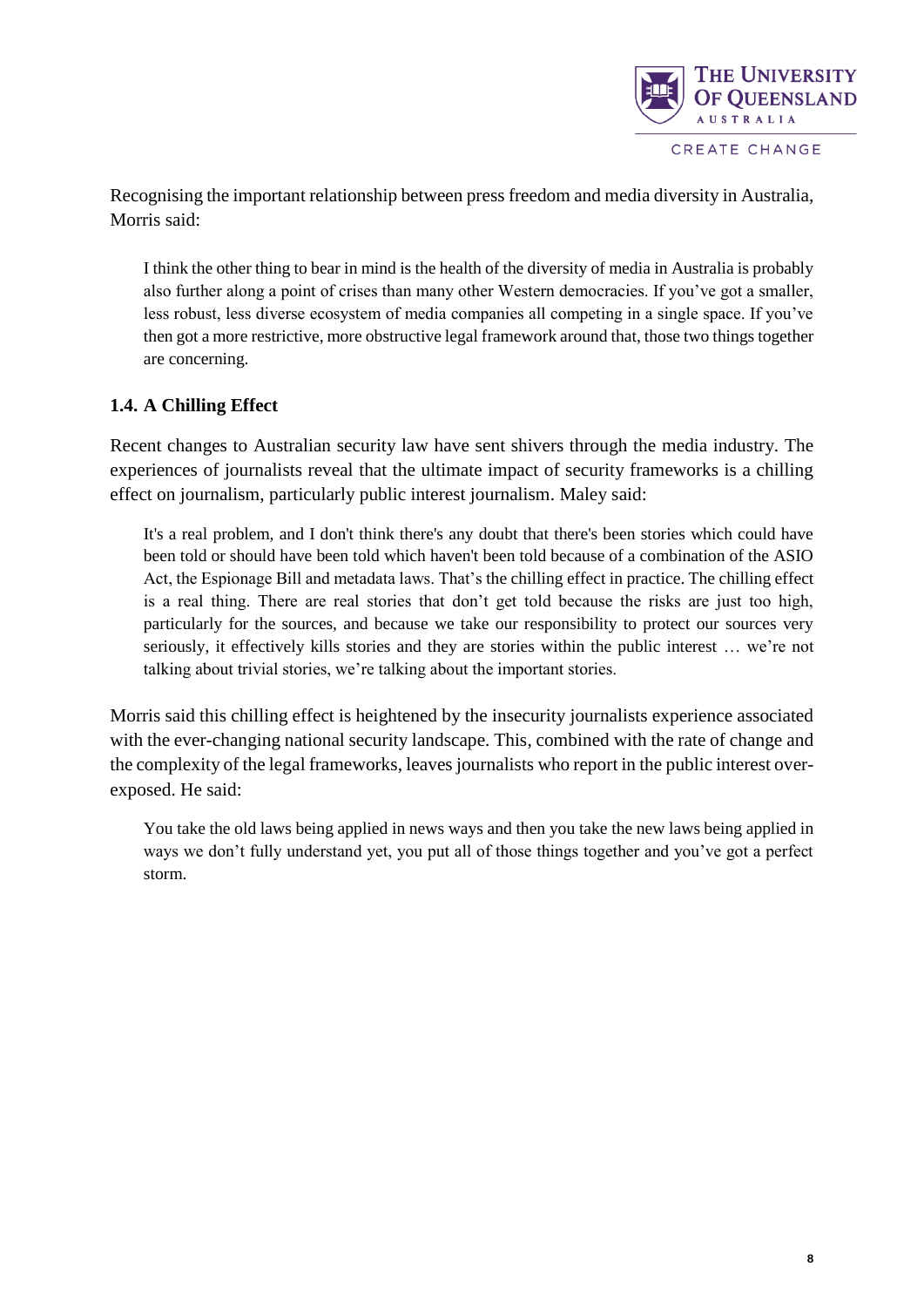

#### **2. A Contested Media Warrant Process**

The exercise of powers by law enforcement and intelligence agencies is usually premised on the agency's capacity to obtain a warrant. There are a wide range of warrants available under Commonwealth law, including but not limited to:

- $\bullet$  Surveillance device warrants;<sup>9</sup>
- Search warrants: $^{10}$
- Warrants to inspect postal articles; $<sup>11</sup>$ </sup>
- Computer access warrants; $^{12}$
- Telecommunications interception warrants; $^{13}$
- Stored communications warrants;<sup>14</sup> and
- $\bullet$  Arrest warrants.<sup>15</sup>

Generally speaking, warrants are issued in respect of ASIO by the Attorney-General on request of the Director-General of ASIO. Warrants are issued to law enforcement agencies variously under different provisions by senior officers, eligible judges, Magistrates or other legally qualified issuing authorities. The grounds of issue tend to focus on the necessity of the warrant in furthering an investigation.<sup>16</sup>

Present warrant processes risk press freedom in three respects. First, the public interest – and particularly the public interest in press freedom – is not articulated as a relevant consideration in the warrant issuing process. Second, the issuing authority may not be sufficiently independent or qualified to appropriately consider and give weight to the public interest in press

<sup>9</sup> *Australian Security Intelligence Organisation Act 1979* (Cth) s 26; *Surveillance Devices Act 2004* (Cth) s 14.

<sup>&</sup>lt;sup>10</sup> Australian Security Intelligence Organisation Act 1979 (Cth) s 25; *Crimes Act 1914* (Cth) s 3E.

<sup>&</sup>lt;sup>11</sup> Australian Security Intelligence Organisation Act 1979 (Cth) s 27.

<sup>12</sup> Ibid s 25A; *Surveillance Devices Act 2004* (Cth) s 27A.

<sup>&</sup>lt;sup>13</sup> *Telecommunications (Interception and Access) Act 1979 (Cth) s 9 (telecommunications service warrant –* ASIO), s 9A (named person warrant – ASIO), s 46 (telecommunications service warrant – agencies), s 46A (named person warrant – agencies).

<sup>&</sup>lt;sup>14</sup> Ibid s 109 (stored communications warrant – ASIO), s 110 (stored communications warrant – criminal law-enforcement agencies).

<sup>15</sup> *Crimes Act 1914* (Cth) s 3ZA.

<sup>&</sup>lt;sup>16</sup> See eg: *Australian Security Intelligence Organisation Act 1979* (Cth) s 25(1) (search warrant), s 25A(1) (computer access warrant), s 26(3)(a)(ii) and (b)(ii) (surveillance device warrant); *Surveillance Devices Act 2004* (Cth) s14(1) (surveillance device warrant), s 27A(1)(c) (computer access warrant); *Crimes Act 1914*  (Cth) s 3E (search warrants), ss 3F-3K; *Telecommunications (Interception and Access) Act 1979* (Cth) s 110 (stored communications warrant), s 116.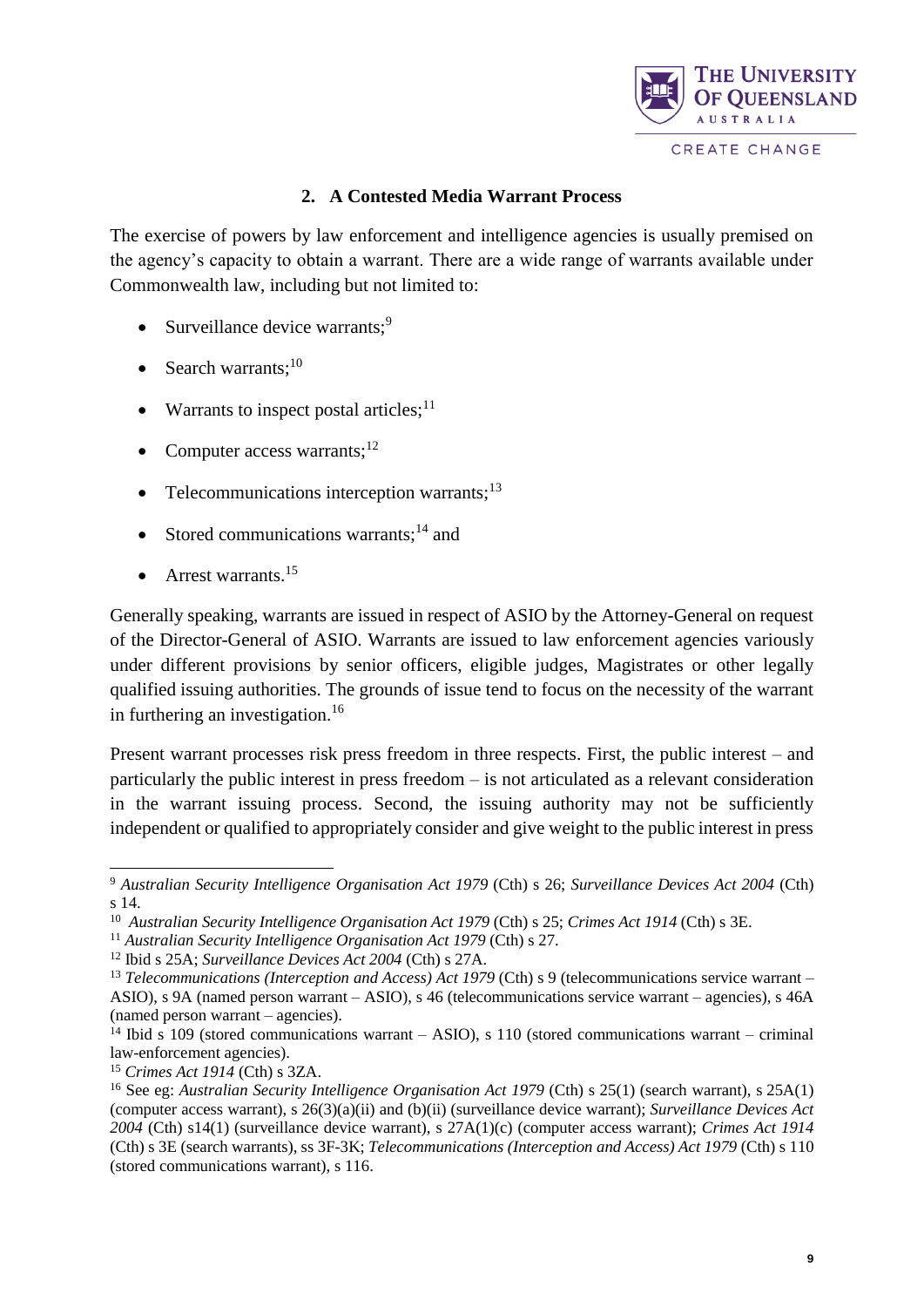

freedom when deciding whether to issue the warrant. Third, the issuing authority is not assisted by submissions or arguments concerning to the public interest in press freedom, which seriously hampers the role that this factor can play in the issuing authority's determination.

We draw the Committee's attention to Australia's Journalist Information Warrant ('JIW') scheme and UK contested warrant processes. These warrant schemes are specifically designed to protect press freedom from incursion and should inform the adoption of similar processes across Australian law enforcement and intelligence powers.

### **2.1. The Journalist Information Warrant Model**

l

One warrant exists under Australian law which is designed to balance investigative powers against press freedom. A JIW is required for an agency to gain access to a journalist or their employers' retained metadata for the purpose of identifying a confidential source.<sup>17</sup> Otherwise, retained metadata may be accessed by a wide range of government agencies without a warrant and, therefore, with scant oversight.

The introduction of a JIW was a positive recognition of the threat these laws pose to press freedom and, specifically, source confidentiality. The JIW uniquely represents an existing warrant process specifically designed to protect press freedom in the Australian law enforcement and intelligence context.

Some disturbing weaknesses in this warrant process were demonstrated in the recently tabled Report of the Commonwealth Ombudsman which reported widespread misconduct. This included one instance of a police officer accessing a journalist's metadata without a JIW and two further instances of police officers applying for and obtaining a JIW from a person not authorised to provide it.<sup>18</sup> Thus whilst we submit that the JIW process provides a model for a broader Media Warrant scheme, it requires clear improvements.

Agencies may seek a JIW from an 'issuing authority': a judicial officer, member of the Administrative Appeals Tribunal or a lawyer of five years' standing who has been consensually appointed to the role by the Attorney-General.<sup>19</sup> ASIO may apply directly to the Attorney-

<sup>17</sup> Bendetta Brevini 'Metadata Laws, Journalism and Resistance in Australia' (2017) 5(1) *Media and Communication* 76, 78.

<sup>18</sup> Commonwealth Ombudsman, Parliament of Australia, *A report on the Commonwealth Ombudsman's monitoring of agency access to stored communications and telecommunications data under Chapters 3 and 4 of the Telecommunications (Interception and Access) Act 1979 for the period 1 July 2016 to 30 June 2017* (2018); Paul Karp and Josh Taylor, 'Police made illegal metadata searches and obtained invalid warrants targeting journalists', *The Guardian* (online at 23 July 2019) <https://www.theguardian.com/australianews/2019/jul/23/police-made-illegal-metadata-searches-and-obtained-invalid-warrants-targetingjournalists?CMP=Share\_iOSApp\_Other>.

<sup>&</sup>lt;sup>19</sup> *Telecommunications (Interception and Access) Act 1979* (Cth) s 5(1) (definition of 'issuing authority'), ss 6DB-6DC.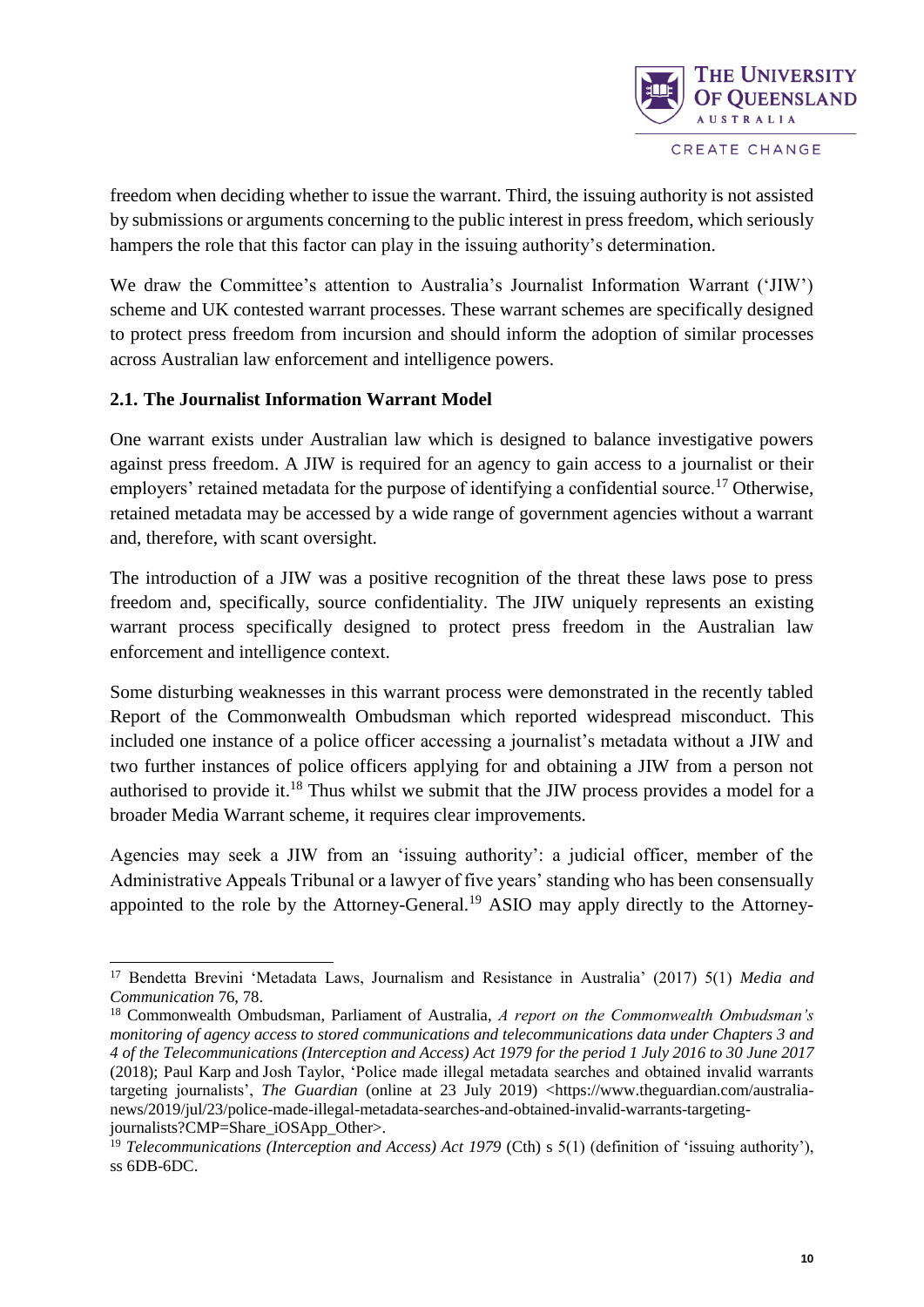

General for a JIW,<sup>20</sup> although in some circumstances the Director-General of ASIO may issue a JIW directly.<sup>21</sup>

A JIW is subject to both purpose and public interest tests (though where ASIO has applied for a JIW, only the public interest test, not the purpose test, applies).<sup>22</sup> Applying the purpose test, the issuing authority must only issue a JIW if satisfied that it is reasonably necessary for either: (a) the enforcement of the criminal law, finding a missing person or enforcing laws that impose financial penalties or protect the public revenue, or (b) the investigation of a serious offence punishable by imprisonment for at least three years. $^{23}$ 

The issuing authority in respect of a JIW must also be satisfied that issuing the warrant is in the public interest, specifically that: "the public interest in issuing the warrant outweighs the public interest in protecting the confidentiality of the identity of the source. $124$  In weighing these competing interests, the issuing authority will have regard to matters such as privacy and whether reasonable attempts have been made to obtain the information otherwise.<sup>25</sup>

The issuing authority in respect of a JIW is assisted by submissions made by the 'Public Interest Advocate.<sup>26</sup> This security-cleared lawyer who has been appointed to the position by the Prime Minister<sup>27</sup> makes submissions to assist the application of the public interest test. The presence of the Public Interest Advocate reflects the need for a contested warrant process to protect press freedom. In the absence of this Advocate, the issuing authority only receives submissions from the relevant government agency and is unassisted in their consideration of countervailing public interest factors which may be beyond their expertise. However, the position of Public Interest Advocate has attracted criticism for being insufficiently directed towards the protection of press freedom as opposed to other public interests, such as national security. Specifically, the Public Interest Advocate does not stand in the shoes of the journalist or their employer; nor do they represent the interests of media or open justice more broadly; nor does the Advocate liaise with the potential subject of the warrant. Writing in 2017, Sal Humphreys and Melissa de Zwart reported that two former judges had been appointed to the role of Public Interest Advocate, and that these advocates were 'under no obligation to champion the journalist's position and may never take the point of view of the journalist or advocate on their behalf.'<sup>28</sup>

- $25$  Ibid s 180T(2)(b).
- $26$  Ibid s  $180T(2)(b)(v)$ .
- $27$  Ibid s  $180X(1)$ .

<sup>20</sup> Ibid ss 180J-180L.

<sup>21</sup> Ibid s 180M.

 $22$  Ibid s  $180L(2)(b)$ .

<sup>&</sup>lt;sup>23</sup> Ibid s  $180T(2)(a)$ , referring to ss 178-180(4).

 $24$  Ibid s  $180T(2)(b)$ .

<sup>28</sup> Sal Humphreys and Melissa de Zwart, 'Data Retention, Journalist Freedoms and Whistleblowers' (2017) 165 *Media International Australia* 103, 106.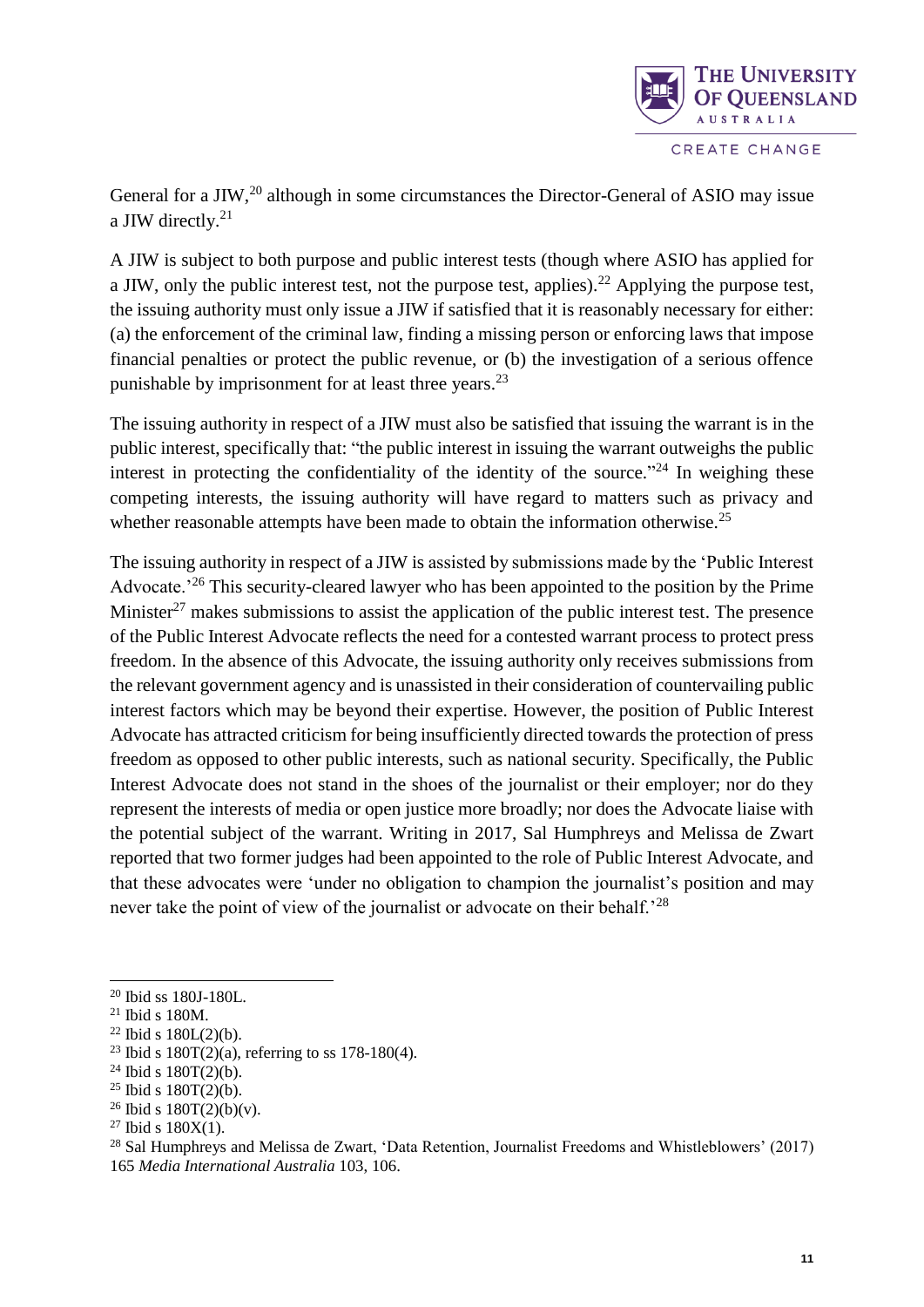

## **2.2. The UK Model**

Press freedom enjoys significantly greater protection in the context of warrant proceedings in the UK.

Under the *Police and Criminal Evidence Act 1984* (UK) ('PACE'), a search warrant cannot be issued for 'excluded material' or 'special procedure material', which includes journalistic material.<sup>29</sup> In order to obtain a search warrant with respect to journalistic material that is not held in confidence, police must seek a production order from a judge and notify the person who would be subject to the order, paving the way for a fully contested warrant proceeding before the judge.<sup>30</sup> In issuing the warrant, the judge will have regard to the standard conditions for issuing the warrant, whether other methods of obtaining the information have been tried, and whether certain public interest criteria are met.<sup>31</sup> The judge retains an overarching discretion whether to issue the warrant, which case analysis by Lawrence McNamara and Sam McIntosh revealed to be an important inclusion.<sup>32</sup> Production orders may not be sought in respect of journalistic material held in confidence.<sup>33</sup> Regular search warrants may be sought in respect of journalistic material that is not held in confidence only where a production order has not been complied with or where there is good reason to think it would not be effective.<sup>34</sup>

Even in terrorism investigations a similar process applies. However, the scheme under the *Terrorism Act 2000* (UK) applies to all journalistic material whether or not it is held in confidence, and police are not required to notify the person that they are seeking an order against them.<sup>35</sup> The issuing of an access order under the *Terrorism Act* also includes a public interest threshold: there must be reasonable grounds for believing the procurement of the material is in the public interest, having regard to the likely benefit to the investigation and the circumstances under which the person concerned possesses the material.<sup>36</sup> Again, these orders are issued by a judge who maintains an important overarching discretion.

The more recent *Investigatory Powers Act 2016* (UK) provides for a wide suite of investigatory powers including the interception of communications. Even within that framework there are substantive and procedural protections where journalistic materials are concerned. These kinds

<sup>&</sup>lt;sup>29</sup> *Police and Criminal Evidence Act 1984* (UK) ss 8(1)(d), 11 (meaning of 'excluded material), s 13 (meaning of 'journalistic material), s 14 (meaning of 'special procedure materials').

<sup>30</sup> Ibid s 9, Sch 1 [8].

 $31$  Ibid Sch 1 [2](b).

<sup>&</sup>lt;sup>32</sup> Lawrence McNamara and Sam McIntosh, 'Confidential Sources and the Legal Rights of Journalists: Rethinking Australian Approaches to Law Reform' (2010) 32(1) *Australian Journalism Review* 81.

<sup>&</sup>lt;sup>33</sup> Police and Criminal Evidence Act 1984 (UK) s 11(2)-(3) (meaning of 'excluded material').

<sup>34</sup> Ibid Sch 1 [12]-[14].

<sup>35</sup> McNamara and McIntosh (n 33) 89.

<sup>36</sup> *Terrorism Act 2000* (UK) Sch 5 [6](3).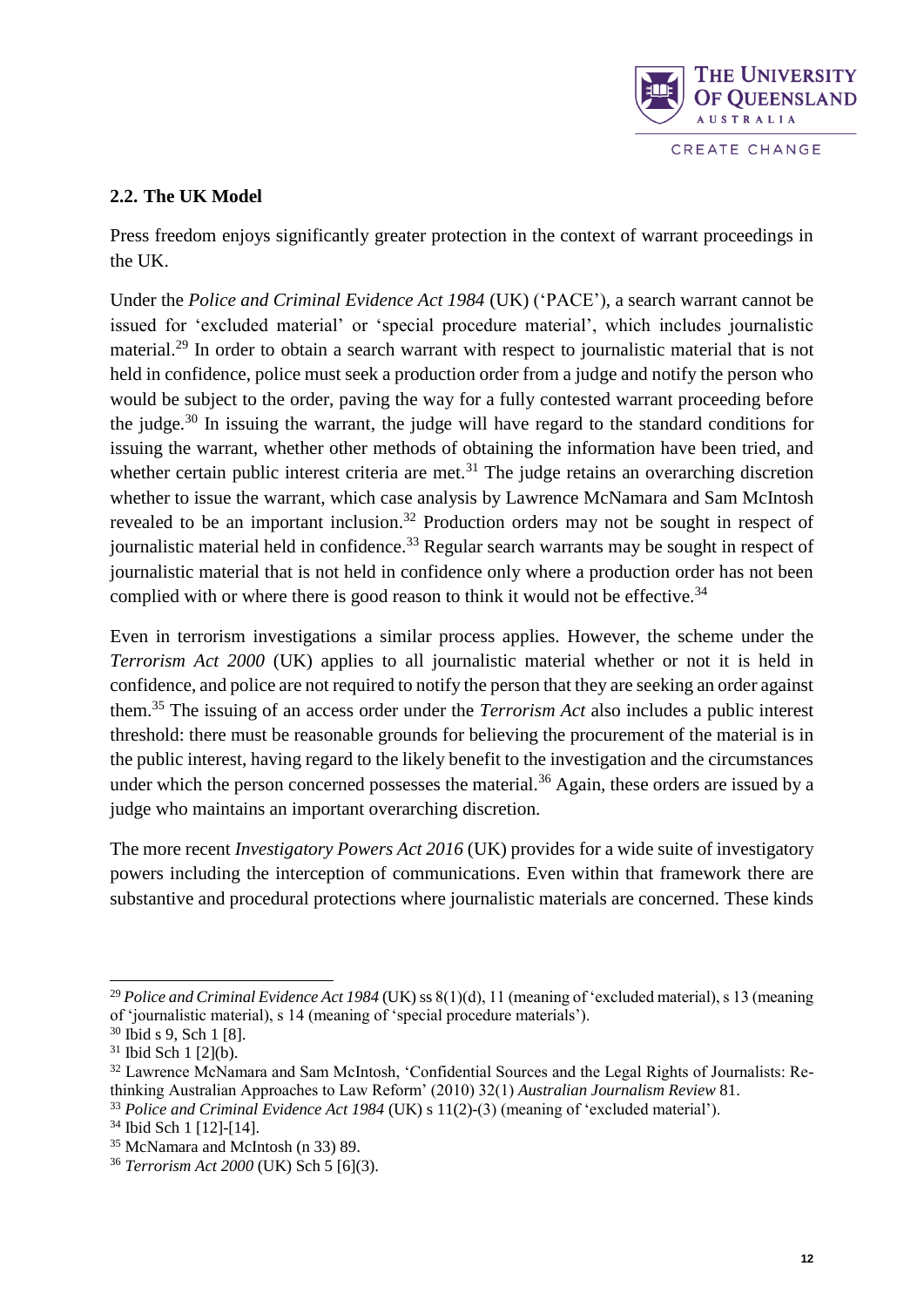

of protections have heightened importance in Australia where, unlike the UK, intercepted communications may be adduced as evidence in a criminal prosecution.

As McNamara and McIntosh argued, "It is immediately clear that UK journalists are better protected than their Australian counterparts"<sup>37</sup> and "Remarkably, there are arguably greater media protections in UK terrorism investigations than there are in investigations into ordinary offences in Australia".<sup>38</sup>

Aspects of the UK system remain controversial. For example, during the passage of the Investigatory Powers Bill there was (and remains) considerable debate in the UK about the adequacy of these protections. However, the three schemes outlined above provide an important point of reference against which the Australian Parliament might consider the laws in this country.

## **2.3. Recommendation: Media Warrants**

Recognising the clear threat that police and intelligence powers pose to the preservation of source confidentiality and press freedom more broadly, we recommend that all law enforcement and intelligence warrants be subject to an enhanced, contested issuing process where they:

- Aim to identify a journalist's confidential source, or
- Relate to the investigation of conduct undertaken in the course of the practice of journalism, or
- Pertain to journalistic material.

The introduction of Media Warrants may also be appropriate in some contexts in which law enforcement and intelligence agencies exercise powers in the absence of a warrant. For instance, the JIW serves an important role within the context of a broader scheme that provides for warrantless access to retained metadata.<sup>39</sup> We submit that an added layer of protection should also exist to preserve press freedom and source confidentiality in respect of, at least: optical surveillance and the use of tracking devices by  $ASIO^{40}$  and warrantless powers to obtain documents related to serious offences and serious terrorism offences by the AFP.<sup>41</sup>

In the Media Warrant context, 'source', 'journalism' and 'journalist' should be broadly defined. As the United Nations Human Rights Committee has recognised: "Journalism is a function shared by a wide range of actors, including professional full-time reporters and analysts, as well

<sup>37</sup> McNamara and McIntosh (n 33) 89.

<sup>38</sup> Ibid 90.

<sup>&</sup>lt;sup>39</sup> *Telecommunications (Interception and Access) Act 1979 (Cth) s 175 (ASIO telecommunications data* access), s 178 (Enforcement agency access to telecommunications data).

<sup>40</sup> *Australian Security Intelligence Organisation Act 1979* (Cth) ss 26D, 26E.

<sup>41</sup> *Crimes Act 1914* (Cth) ss 3ZQN, 3ZQO.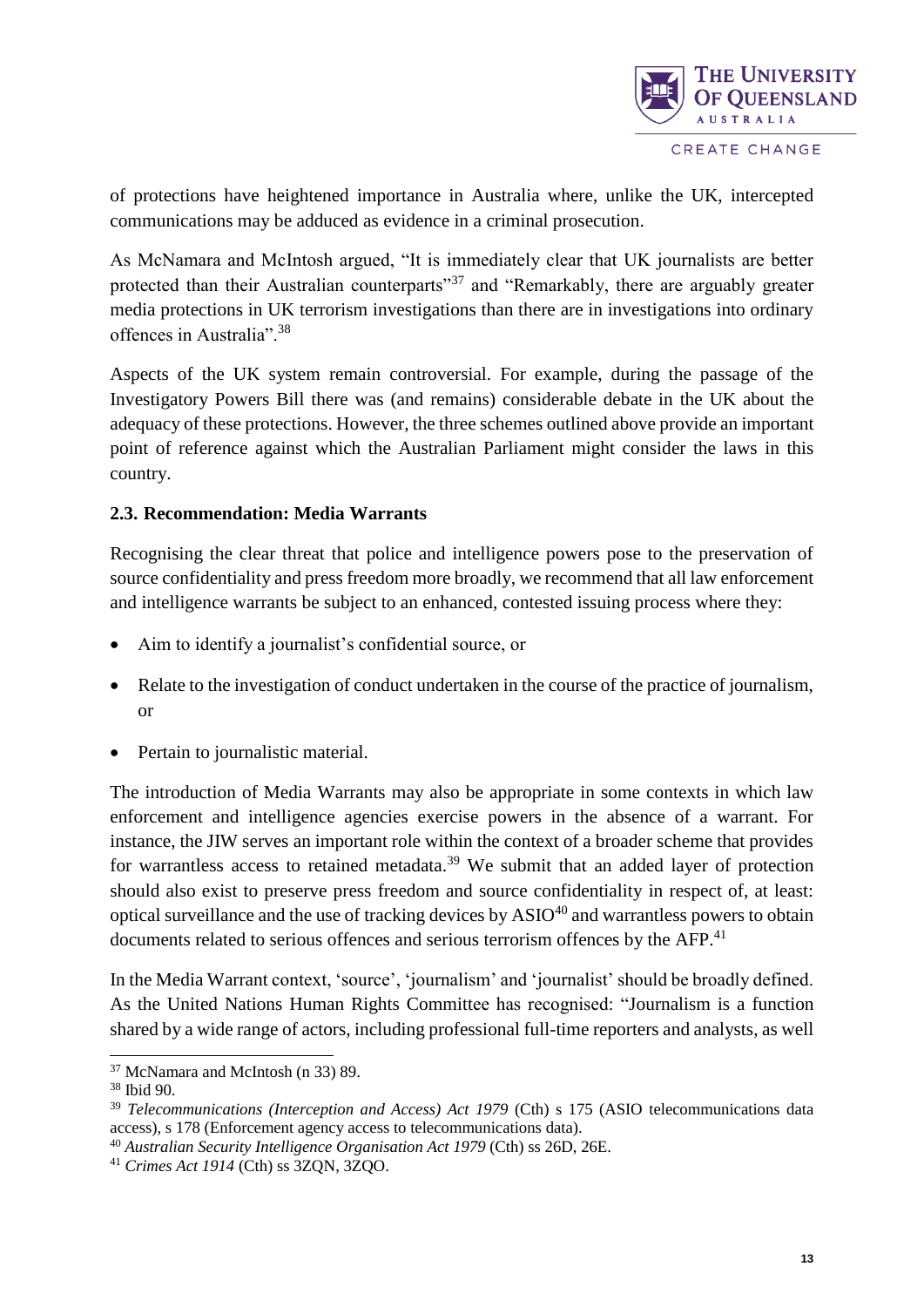

CREATE CHANGE

as bloggers and others who engage in forms of self- publication in print, on the internet or elsewhere".<sup>42</sup> The narrow application of Media Warrant processes to 'professional' journalists and their sources would fail to reflect the reality of contemporary journalism and undercut the process's potential to adequately protect press freedom in modern Australia.<sup>43</sup>

The misconduct revealed in the Commonwealth Ombudsman's Report reinforces the importance of effective independent oversight of warrant processes and powers. A warrant with respect to journalists or their sources should be subject to robust independent oversight and inbuilt safeguards at the issuing stage and subsequently. All such Media Warrants should be issued by a serving judge when sought by a law enforcement agency. It would be consistent with existing warrant procedures if Media Warrants with respect to ASIO were issued by the Attorney-General on the request of the Director-General of ASIO. Annual Reports of the relevant agencies should detail the numbers of Media Warrants sought and obtained.

In addition to existing legislative considerations and thresholds, a Media Warrant should be issued on the basis of a public interest test. Specifically, the issuing authority must consider the impact of the Media Warrant on press freedom and source confidentiality, and should only issue the Warrant if its investigative value substantially outweighs those impacts. In this context the issuing authority may also have regard to other matters, including the impact of the warrant on privacy and the availability of less intrusive alternative methods of investigation, and must retain an overarching discretion whether or not to issue the warrant.

Media Warrant proceedings should be contested. Wherever possible and appropriate (including in the context of search warrants as in the UK) the person or organisation against whom the warrant is sought should be notified and given an opportunity to contest the application before a judge. Where this is not appropriate, the judge should be assisted by a Media Freedom Advocate whose role is to represent the interests of the media and press freedom. The independence of the Media Freedom Advocate is of fundamental importance, as is their suitability and qualification for the position. Media Freedom Advocates should be appointed in consultation not only with peak legal bodies but also with key representatives from the media industry.

Finally, consideration should be given to adopting the position reflected under PACE (UK), whereby journalistic materials held in confidence may not be subject to certain warrants, including search warrants and data access powers.

<sup>42</sup> Human Rights Committee (n 1) [44].

<sup>43</sup>Edward L. Carter, 'Not to Disclose Information Sources': Journalistic Privilege Under Article 19 of ICCPR (2017) 22(4) *Communication Law and Policy* 399, 423; Jan Oster, 'Theory and doctrine of media freedom as legal concept' (2013) 5(1) *Journal of Media Law* 57, 58.